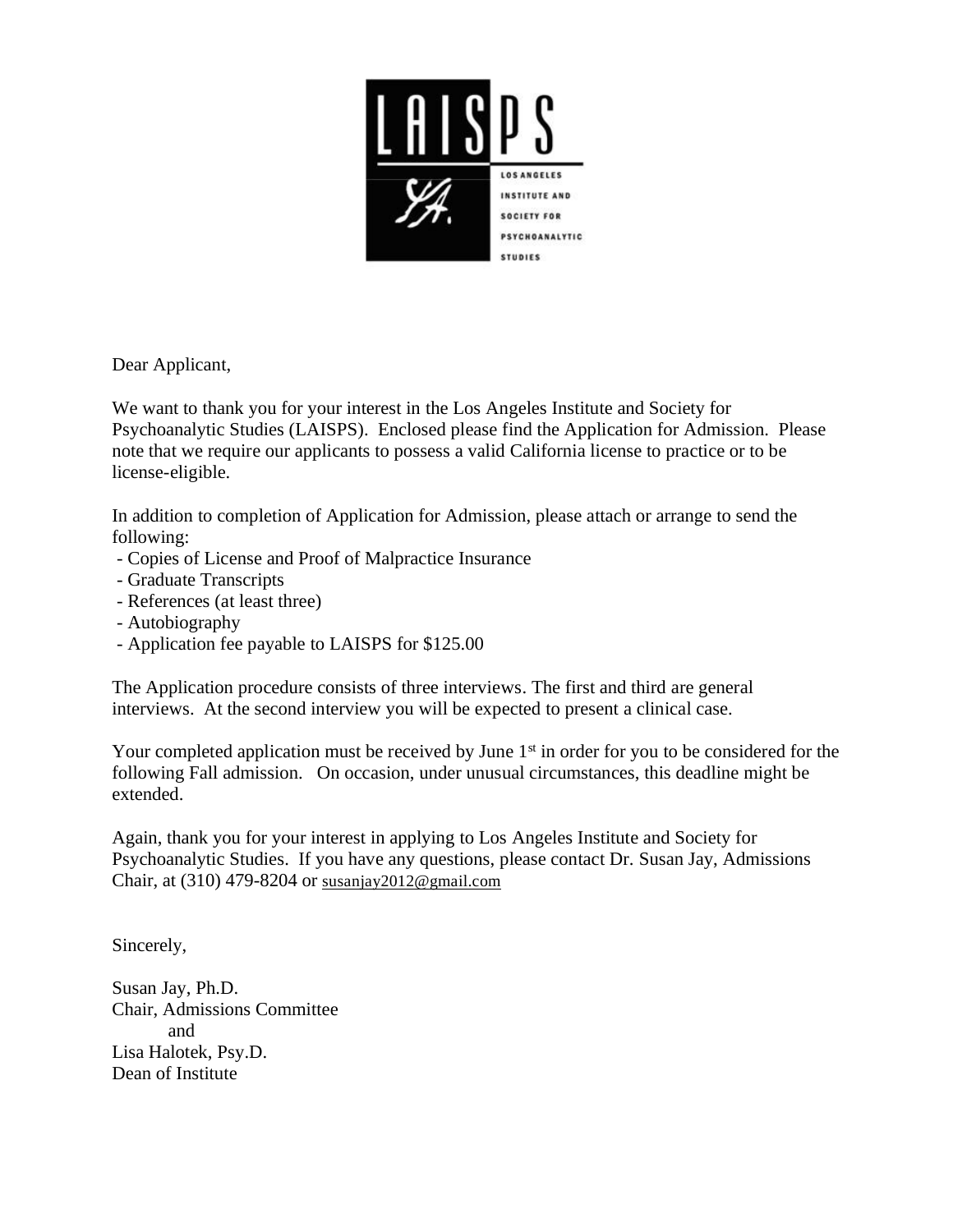

**THE LOS ANGELES INSTITUTE AND SOCIETY FOR PSYCHOANALYTIC STUDIES A COMPONENT SOCIETY OF THE INTERNATIONAL PSYCHOANALYTICAL ASSOCIATION 12011 SAN VICENTE BOULEVARD, SUITE 520, LOS ANGELES, CA 90049**

**PHONE: 310.440.0333 WEBSITE: www.laisps.org E-MAIL: admin@laisps.org**

**This logo is derived from a manuscript of Freud's and is the method commonly used to abbreviate psychoanalysis**

# **APPLICATION FOR ADMISSION**

DATE OF APPLICATION: \_\_\_\_\_\_\_\_\_\_\_\_\_\_\_\_\_\_\_

| <b>LAST NAME</b>                                                                                                                                                                                                                                                                                                                                                                                                         |                                                  | <b>FIRST NAME</b> |                                                                                                                                                                                                                                                                                                                                                                                                                                                                                           |                                    | <b>MIDDLE</b>                   |  |
|--------------------------------------------------------------------------------------------------------------------------------------------------------------------------------------------------------------------------------------------------------------------------------------------------------------------------------------------------------------------------------------------------------------------------|--------------------------------------------------|-------------------|-------------------------------------------------------------------------------------------------------------------------------------------------------------------------------------------------------------------------------------------------------------------------------------------------------------------------------------------------------------------------------------------------------------------------------------------------------------------------------------------|------------------------------------|---------------------------------|--|
| $HOME: \begin{tabular}{ c c c } \hline \multicolumn{3}{ c }{HOME:} \hline \multicolumn{3}{ c }{HOME:} \hline \multicolumn{3}{ c }{HOME:} \hline \multicolumn{3}{ c }{HOME:} \hline \multicolumn{3}{ c }{HOME:} \hline \multicolumn{3}{ c }{HOME:} \hline \multicolumn{3}{ c }{HOME:} \hline \multicolumn{3}{ c }{HOME:} \hline \multicolumn{3}{ c }{HOME:} \hline \multicolumn{3}{ c }{HOME:} \hline \multicolumn{3}{ c$ |                                                  |                   |                                                                                                                                                                                                                                                                                                                                                                                                                                                                                           |                                    |                                 |  |
| <b>STREET</b>                                                                                                                                                                                                                                                                                                                                                                                                            |                                                  |                   | <b>CITY AND STATE</b>                                                                                                                                                                                                                                                                                                                                                                                                                                                                     |                                    | <b>ZIP</b>                      |  |
|                                                                                                                                                                                                                                                                                                                                                                                                                          |                                                  |                   | $EMAIL \begin{tabular}{@{}c@{}} \hline \multicolumn{3}{c}{} & \multicolumn{3}{c}{} & \multicolumn{3}{c}{} \\ \multicolumn{3}{c}{} & \multicolumn{3}{c}{} & \multicolumn{3}{c}{} \\ \multicolumn{3}{c}{} & \multicolumn{3}{c}{} & \multicolumn{3}{c}{} \\ \multicolumn{3}{c}{} & \multicolumn{3}{c}{} & \multicolumn{3}{c}{} \\ \multicolumn{3}{c}{} & \multicolumn{3}{c}{} & \multicolumn{3}{c}{} \\ \multicolumn{3}{c}{} & \multicolumn{3}{c}{} & \multicolumn{3}{c}{} \\ \multicolumn{$ |                                    |                                 |  |
|                                                                                                                                                                                                                                                                                                                                                                                                                          |                                                  |                   |                                                                                                                                                                                                                                                                                                                                                                                                                                                                                           |                                    |                                 |  |
| OFFICE: STREET                                                                                                                                                                                                                                                                                                                                                                                                           |                                                  |                   | <b>CITY AND STATE</b>                                                                                                                                                                                                                                                                                                                                                                                                                                                                     |                                    | <b>ZIP</b>                      |  |
|                                                                                                                                                                                                                                                                                                                                                                                                                          |                                                  |                   | $\text{FAX}\underline{\hspace{2.5cm}}\underline{\hspace{2.5cm}}$                                                                                                                                                                                                                                                                                                                                                                                                                          |                                    |                                 |  |
|                                                                                                                                                                                                                                                                                                                                                                                                                          | PREFFERED MAILING ADDRESS: HOME □                |                   |                                                                                                                                                                                                                                                                                                                                                                                                                                                                                           | OFFICE $\square$                   |                                 |  |
| DATE OF BIRTH PLACE OF BIRTH TYPE OF LICENSE                                                                                                                                                                                                                                                                                                                                                                             |                                                  |                   |                                                                                                                                                                                                                                                                                                                                                                                                                                                                                           |                                    |                                 |  |
|                                                                                                                                                                                                                                                                                                                                                                                                                          |                                                  |                   |                                                                                                                                                                                                                                                                                                                                                                                                                                                                                           |                                    |                                 |  |
| LICENSE ELIGIBLE ? (PLEASE SPECIFY EXAM DATE): __________________________________                                                                                                                                                                                                                                                                                                                                        |                                                  |                   |                                                                                                                                                                                                                                                                                                                                                                                                                                                                                           |                                    |                                 |  |
| PLEASE INCLUDE COPIES OF CURRENT LICENSE AND PROOF OF MALPRACTICE INSURANCE WITH THIS APPLICATION                                                                                                                                                                                                                                                                                                                        |                                                  |                   |                                                                                                                                                                                                                                                                                                                                                                                                                                                                                           |                                    |                                 |  |
|                                                                                                                                                                                                                                                                                                                                                                                                                          |                                                  |                   |                                                                                                                                                                                                                                                                                                                                                                                                                                                                                           |                                    |                                 |  |
| <b>EDUCATION</b> (Indicate all college, graduate and professional education. Transcripts of your post-baccalaureate                                                                                                                                                                                                                                                                                                      |                                                  |                   |                                                                                                                                                                                                                                                                                                                                                                                                                                                                                           |                                    |                                 |  |
|                                                                                                                                                                                                                                                                                                                                                                                                                          | training must be forwarded to the above office.) |                   |                                                                                                                                                                                                                                                                                                                                                                                                                                                                                           |                                    |                                 |  |
| NAME OF INSTITUTION LOCATION                                                                                                                                                                                                                                                                                                                                                                                             |                                                  | <b>ATTENDED</b>   | FROM TO                                                                                                                                                                                                                                                                                                                                                                                                                                                                                   | <b>DEGREE OR</b><br><b>DIPLOMA</b> | <b>DATE</b><br><b>CONFERRED</b> |  |
|                                                                                                                                                                                                                                                                                                                                                                                                                          |                                                  |                   |                                                                                                                                                                                                                                                                                                                                                                                                                                                                                           |                                    |                                 |  |
|                                                                                                                                                                                                                                                                                                                                                                                                                          |                                                  |                   |                                                                                                                                                                                                                                                                                                                                                                                                                                                                                           |                                    |                                 |  |
|                                                                                                                                                                                                                                                                                                                                                                                                                          |                                                  |                   |                                                                                                                                                                                                                                                                                                                                                                                                                                                                                           |                                    |                                 |  |
|                                                                                                                                                                                                                                                                                                                                                                                                                          |                                                  |                   |                                                                                                                                                                                                                                                                                                                                                                                                                                                                                           |                                    |                                 |  |
|                                                                                                                                                                                                                                                                                                                                                                                                                          |                                                  |                   |                                                                                                                                                                                                                                                                                                                                                                                                                                                                                           |                                    |                                 |  |
|                                                                                                                                                                                                                                                                                                                                                                                                                          |                                                  |                   |                                                                                                                                                                                                                                                                                                                                                                                                                                                                                           |                                    |                                 |  |
|                                                                                                                                                                                                                                                                                                                                                                                                                          |                                                  |                   |                                                                                                                                                                                                                                                                                                                                                                                                                                                                                           |                                    |                                 |  |
|                                                                                                                                                                                                                                                                                                                                                                                                                          |                                                  |                   |                                                                                                                                                                                                                                                                                                                                                                                                                                                                                           |                                    |                                 |  |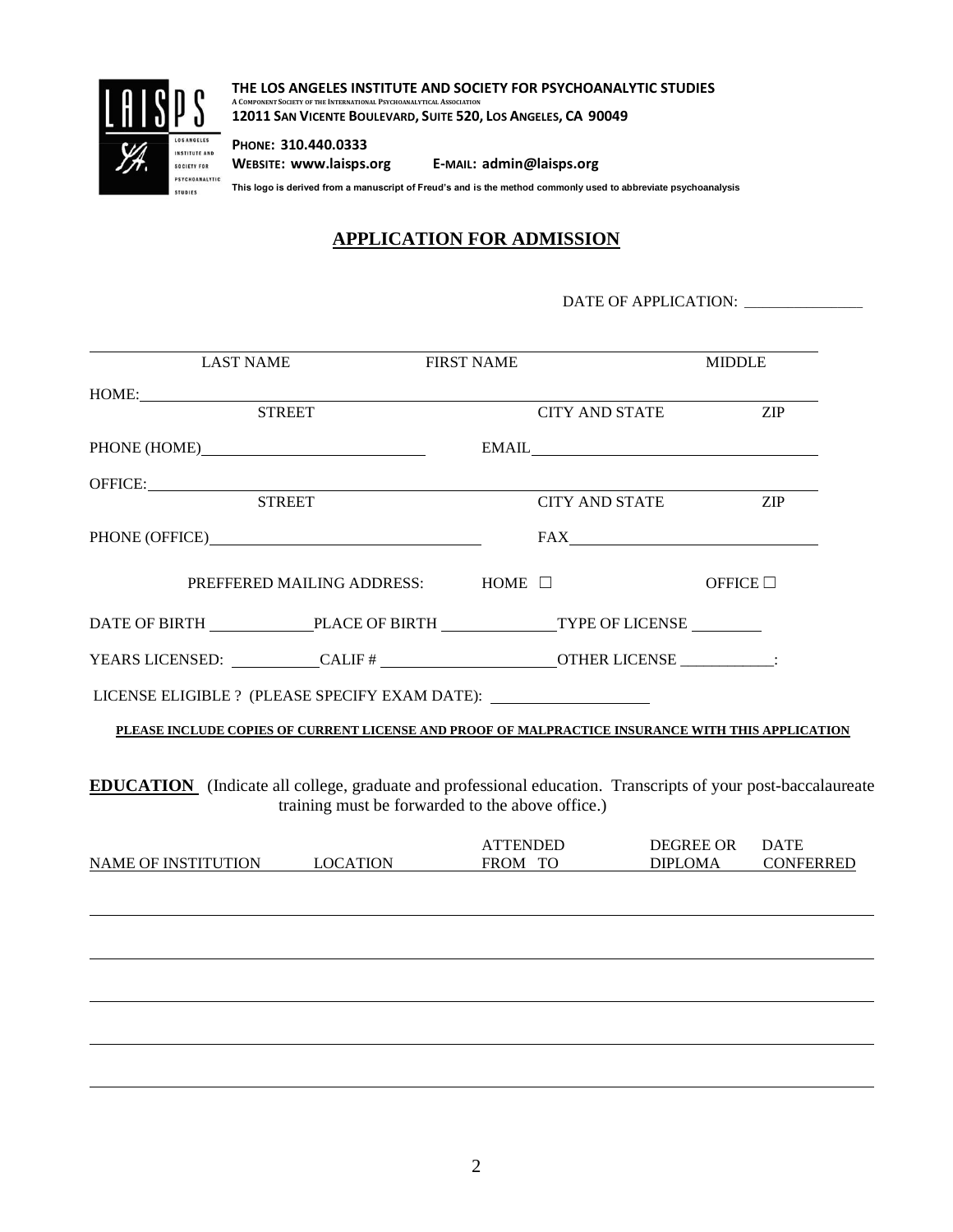PROFESSIONAL AND CLINICAL EXPERIENCE (List all experience in order, starting with most recent.)

**POSITION** ORGANIZATION AND LOCATION TYPE OF EXPERIENCE HOURS/WEEK DATES: FROM / TO

**PUBLICATIONS AND RESEARCH** (List complete bibliography)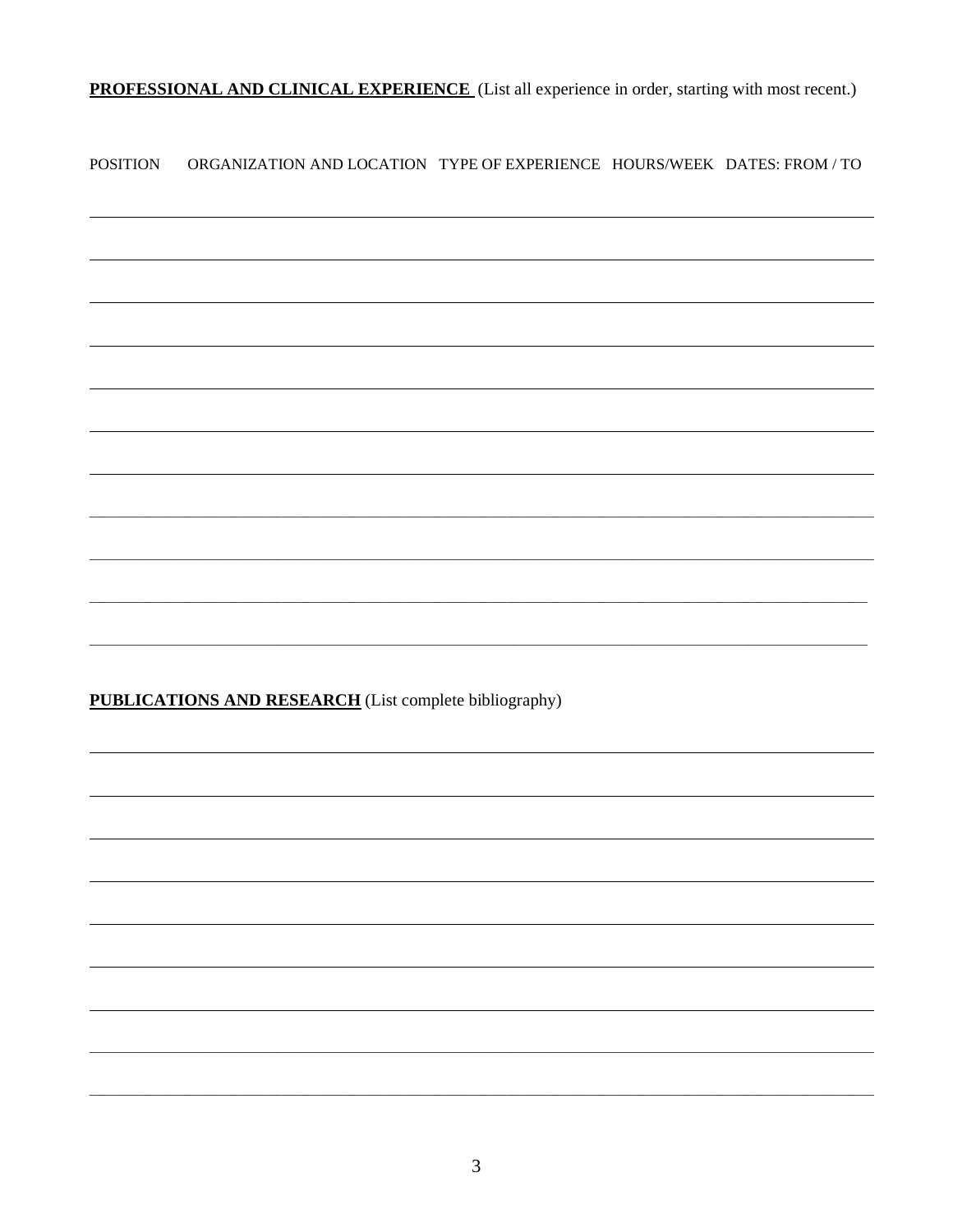**REFERENCES** Please list: persons responsible for graduate education program; persons supervising or administering work listed under professional experience; and supervisors of psychotherapy. Indicate hours of supervision after supervisor's name and address. Please request that at least three of the references forward letters of recommendation to the Institute. Applicant agrees that LAISPS may request from any of those listed below.

| Name                                         | Address/City/State/Zip                                                                                                |                                                                                                                     | Phone number | <b>Email Address</b> |  |
|----------------------------------------------|-----------------------------------------------------------------------------------------------------------------------|---------------------------------------------------------------------------------------------------------------------|--------------|----------------------|--|
|                                              |                                                                                                                       |                                                                                                                     |              |                      |  |
|                                              | <u> 1989 - Johann Barn, mars et al. 1989 - Anna ann an t-Anna ann an t-Anna ann an t-Anna ann an t-Anna ann an t-</u> | <u> 1980 - Jan James Barnett, politik eta politik eta politik eta politik eta politik eta politik eta politik e</u> |              |                      |  |
|                                              | <u> 1989 - Johann Barnett, fransk politik (d. 1989)</u>                                                               |                                                                                                                     |              |                      |  |
| <u> 1989 - Andrea Andrew Maria (b. 1989)</u> |                                                                                                                       | <u> 1989 - Johann Barnett, fransk kongresu</u>                                                                      |              |                      |  |
|                                              | <u> 1989 - Johann Barn, fransk politik (d. 1989)</u>                                                                  |                                                                                                                     |              |                      |  |
|                                              |                                                                                                                       |                                                                                                                     |              |                      |  |
|                                              | <u> 1980 - Johann Barn, mars eta bainar eta bainar eta baina eta baina eta baina eta baina eta baina eta baina e</u>  |                                                                                                                     |              |                      |  |
|                                              |                                                                                                                       |                                                                                                                     |              |                      |  |
|                                              |                                                                                                                       |                                                                                                                     |              |                      |  |
| PERSONAL PSYCHOANALYSIS                      |                                                                                                                       |                                                                                                                     |              |                      |  |
|                                              | Are you now or have you been in analysis? YES $\Box$ (If yes, complete the following)                                 |                                                                                                                     | $NO \Box$    |                      |  |
|                                              |                                                                                                                       |                                                                                                                     |              |                      |  |
|                                              |                                                                                                                       |                                                                                                                     |              |                      |  |
|                                              | DATE BEGAN __________ DATE TERMINATED ___________HOURS PER WEEK____________TOTAL HOURS _______                        |                                                                                                                     |              |                      |  |
|                                              |                                                                                                                       |                                                                                                                     |              |                      |  |
|                                              |                                                                                                                       |                                                                                                                     |              |                      |  |
| PREVIOUS PSYCHOTHERAPY                       |                                                                                                                       |                                                                                                                     |              |                      |  |
|                                              | List psychotherapist's name(s), theoretical orientation(s), dates, frequency, and total number of hours               |                                                                                                                     |              |                      |  |
|                                              |                                                                                                                       |                                                                                                                     |              |                      |  |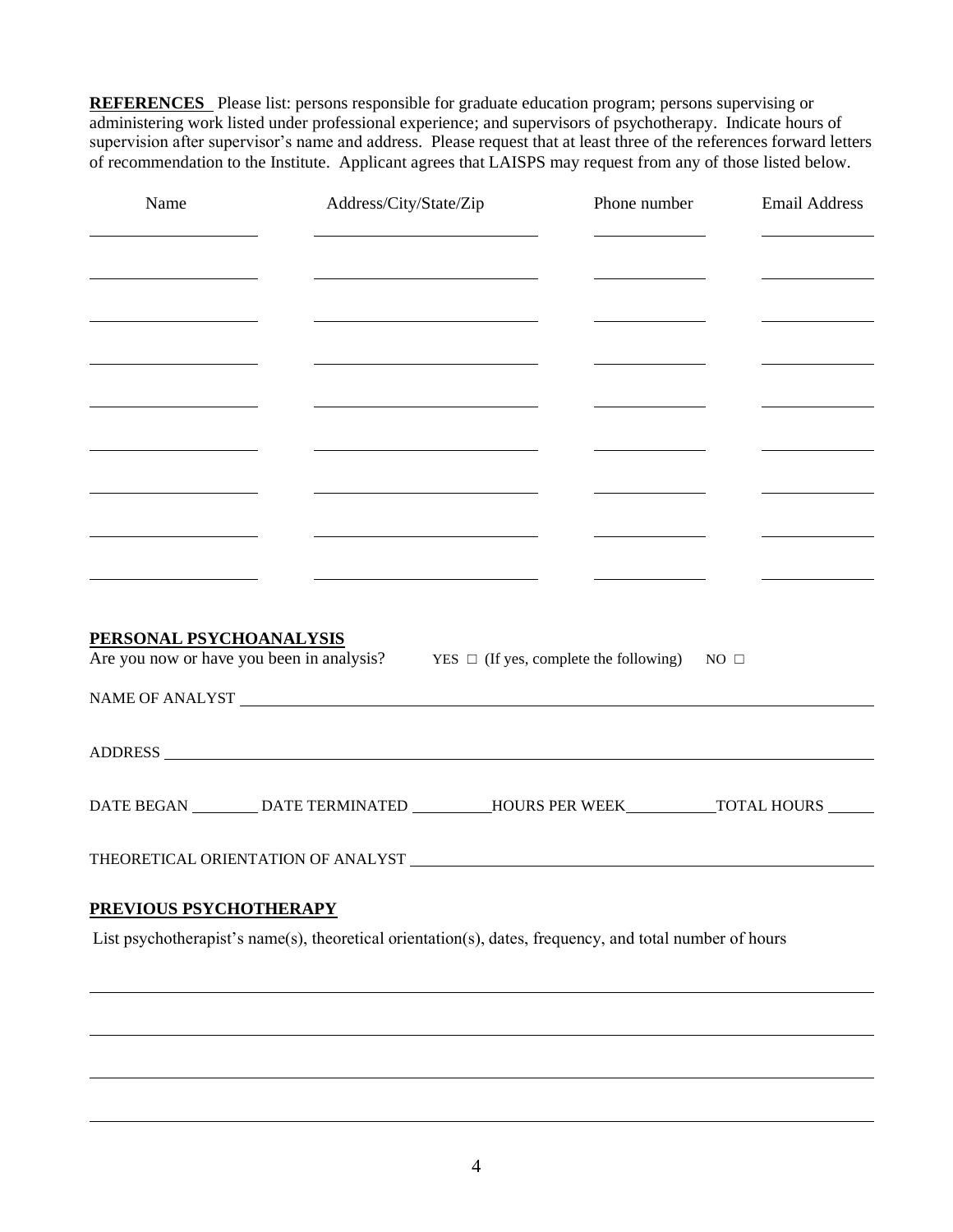#### **ETHICS AND LICENSE**

Have you ever been charged with an ethics violation, a criminal offense, or a civil complaint of a professional nature?

YES □ NO □

Has your license ever been suspended, revoked or limited?

 $YES \Box$  NO  $\Box$ 

Have your professional privileges ever been limited or denied, or have you been censured by a professional organization?

 $YES \Box$  NO  $\Box$ 

**IF YOUR ANSWER TO ANY OF THE ABOVE QUESTIONS IS YES, PLEASE ATTACH AN EXPLANATION.**

#### **AUTOBIOGRAPHY**

**ON SEPARATE SHEETS, PLEASE WRITE A COMPLETE AUTOBIOGRAPHY INCLUDING YOUR INTEREST IN PSYCHOANALYSIS AND PLANS FOR THE FUTURE.**

**THE AUTOBIOGRAPHY SHOULD INCLUDE A NARRATIVE OF ONE'S PERSONAL HISTORY AND PROFESSIONAL DEVELOPMENT. IT IS AN OPPORTUNITY TO LET THE ADMISSIONS COMMITTEE KNOW WHO YOU ARE AS A PERSON AND WHAT HAS LED YOU TO APPLY FOR PSYCHOANALYTIC TRAINING.**

**ADDITIONAL COMMENTS**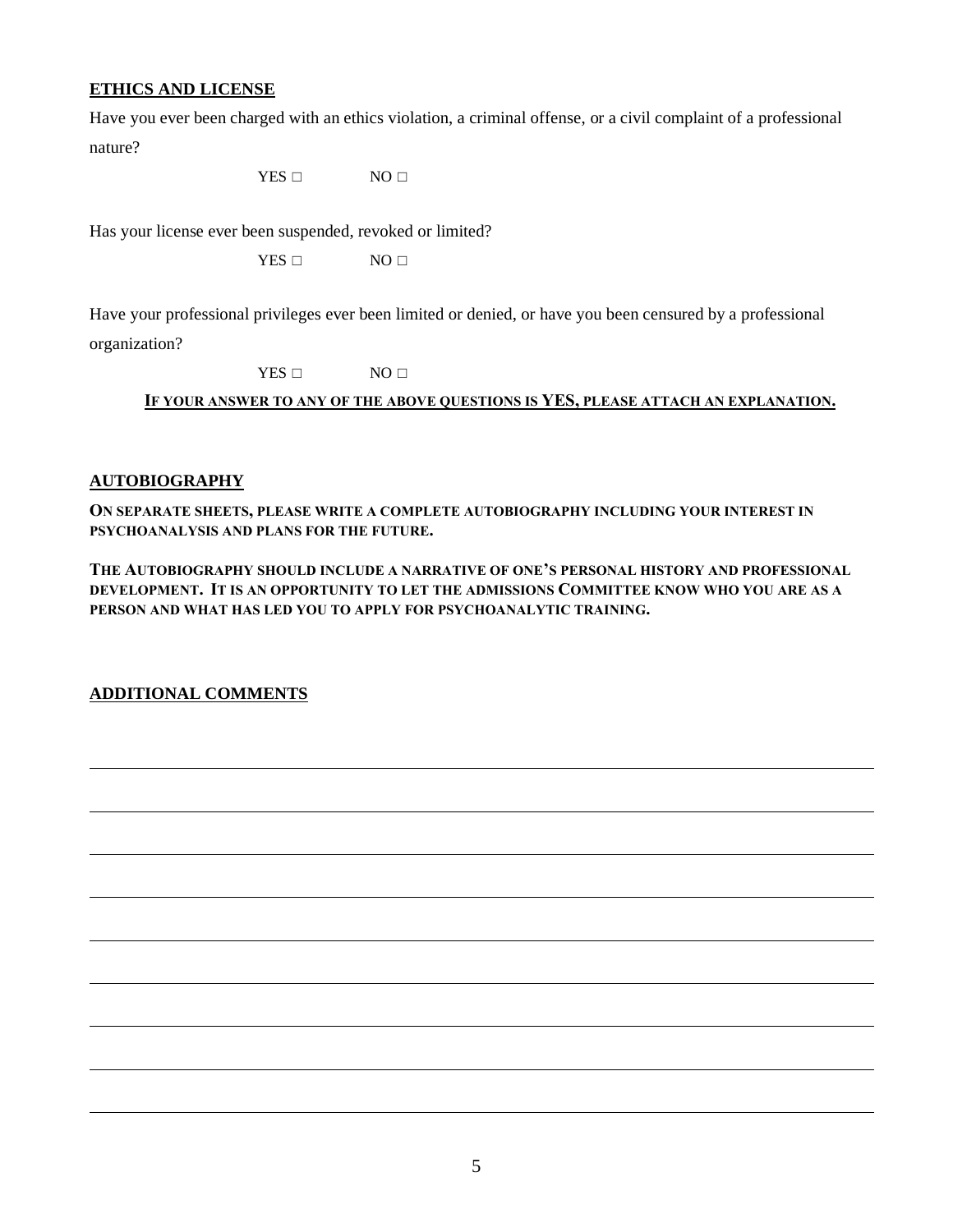#### **POLICIES OF LAISPS**

If accepted to the Training Program at LAISPS,

- 1. I understand that candidates are accepted with the expectation that they will develop the necessary skills to master psychoanalytic concepts and conduct clinical analyses. This implies that they possess or can acquire these skills through training. I understand that my progression through the program will be continually assessed by the Education Committee at LAISPS. This assessment includes review of course evaluations and supervision reports. I agree that final decisions regarding my progression ultimately rest in the discretion of the Institute and its authorized Committees.
- 2. I understand that all Policies and Procedures of LAISPS, including, but not limited to, Admission and Grievance Procedures, are documented in the HANDBOOK, which is updated annually. I acknowledge that I will receive a hardcopy of the latest HANDBOOK or a link to an on-line copy thereof, will read relevant sections thereof, and will accept all requirements of the LAISPS training program described therein, including but not limited to Admission, Progression, and Grievance Procedures.

\_\_\_\_\_\_\_\_\_\_\_\_\_\_\_\_\_\_\_\_\_\_\_\_\_\_\_\_ \_\_\_

Signature Date

Print Name

\_\_\_\_\_\_\_\_\_\_\_\_\_\_\_\_\_\_\_\_\_\_\_\_\_\_\_\_

### **CONDITIONS OF CANDIDACY AND RELEASE AND HOLD HARMLESS STATEMENT**

- 1. I agree not to represent myself as a psychoanalyst until I complete the Training Program and receive a Certificate in Psychoanalysis from the Los Angeles Institute and Society for Psychoanalytic Studies (LAISPS).
- 2. I agree to abide by the Ethical Principles of Psychologists and Code of Conduct (effective 6/1/10) derived from the American Psychological Association.
- 3. I agree, if requested, to cooperate with LAISPS, its officers, agents and members and/or Ethics Committee in the investigation of any concerns or complaints of impairment or unethical or unprofessional conduct alleged against me. I further agree to release, hold harmless and indemnify LAISPS, its officers, agents and members and/or Ethics Committee from: 1) any and all claims arising out of the initiation and processing of investigations of any such concerns; 2) rejection of my application; 3) discontinuance of my training after it has commenced.
- 4. I agree to report any personal felony convictions and/or licensing, professional membership, or affiliation problems that occur while I am a participant in the LAISPS Training Program.

 $\_$ 

Signature Date

Print Name

\_\_\_\_\_\_\_\_\_\_\_\_\_\_\_\_\_\_\_\_\_\_\_\_\_\_\_

*LAISPS does not discriminate on the basis of the age, race, color, gender, marital status, religion, sexual orientation, or national or ethnic origin in the administration of its educational policies, admissions policies, scholarships, and other school-administered programs. LAISPS has a policy of non-discrimination for persons with disabilities otherwise qualified in accordance with California and Federal Law.*